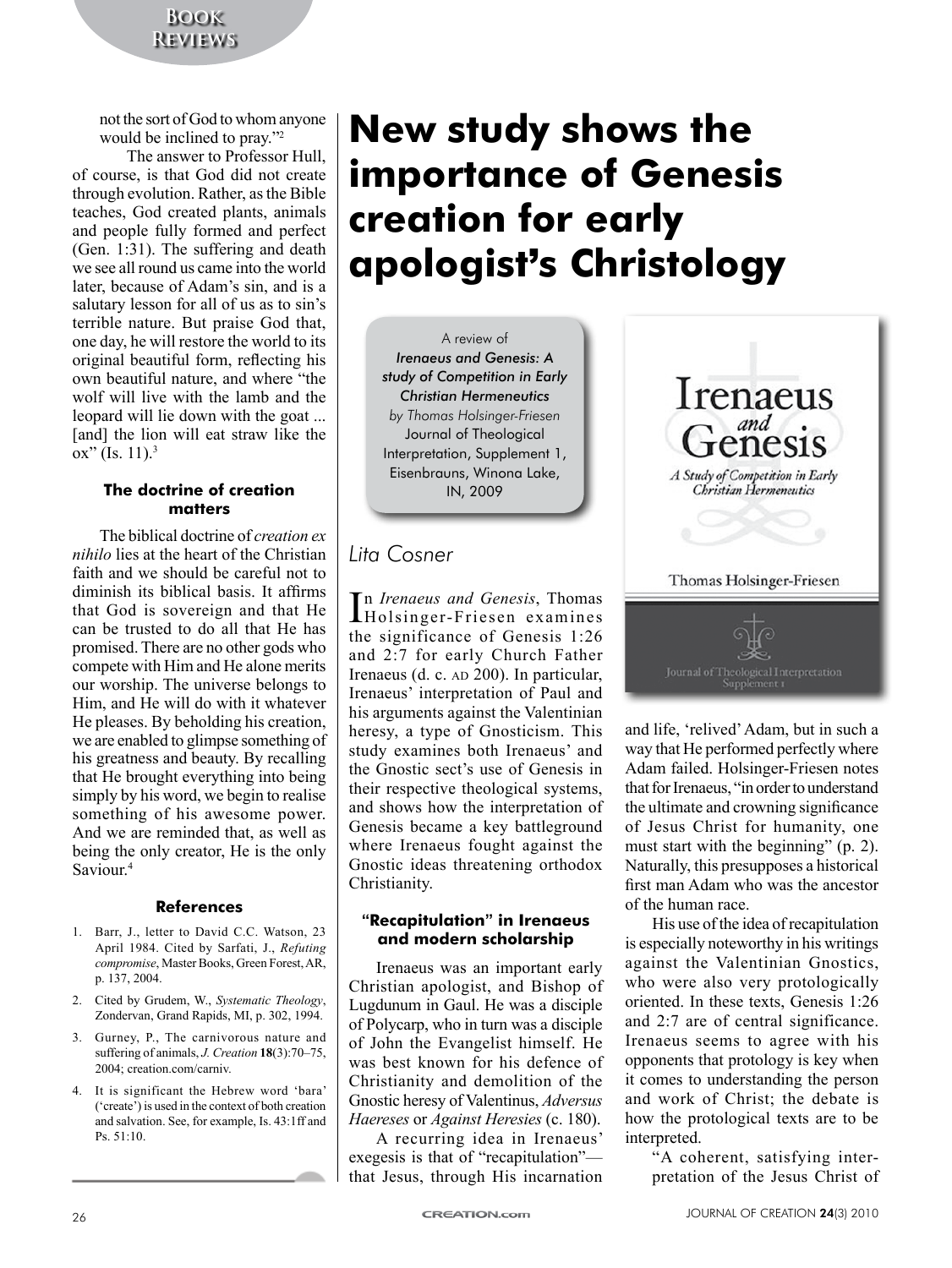apostolic texts, Irenaeus will insist, depends upon the interpretation and theological usage of the *Genesis*  texts"  $(p. 4)$ .

This made an orthodox interpretation of Genesis the keystone of Irenaeus' case against the Valentinians.

Adolf von Harnack and subsequent scholars accused Irenaeus of imposing recapitulation as an alien paradigm on Scripture which represented a Hellenistic mutilation of the text. But Holsinger-Friesen argues that

"recapitulation ought to be seen as a subordinate expression of Irenaeus' broader hermeneutical endeavor, that is illustrating how texts may be appropriately read and *used* as Christian Scripture" (p. 26).

#### **Irenaeus versus the Valentinians**

The Valentinian Gnostics were a heretical group, founded in the second century AD by Valentinius (as well as Basilides), who sought to understand Christ through their view of His origin. They saw Gnostic doctrines encoded in John's Gospel, available for "those who have eyes to see", and believed their doctrine about Christ's origin (christogony) was simply based out of a "true" reading of Paul's writings. Their name comes from their assertion that they possessed an elite secret knowledge (gnosis). They co-opted Christian terms to use in their own soteriology, and had distinctly anti-Christian views on creation, anthropology, and Christology (detailed below).

While the Valentinian Gnostics used recapitulation to understand humanity in terms of Christ's origin, Irenaeus sought to understand Christ in terms of humanity's origin. In His life, Irenaeus argues, Christ relived every stage of human life and sanctified it to God, undoing the effects of Adam's disobedience.

"Yet important as is this discussion of recapitulation, it is entirely predicated on Christ's prior recapitulation of the *formation* or physicality of humanity" (p. 39).

Genesis 1:26 and 2:7 are the lynchpins for Irenaeus' understanding of this recapitulatory work. While Genesis 3 has a place in Irenaeus' explanation of the significance of Christ's redemptive work, "when Irenaeus looks to the beginning, he deems Christ's unique role in creation as having primary significance. The divine Word who first formed humanity has re-formed it after taking this formation upon himself" (p. 27). So the texts which detail God's creation of humanity and humanity's defining features are more promising for defining what it was that Christ recapitulated. Irenaeus used his interpretation of these verses in Genesis in his reading of Paul and the evangelists.

#### **Gnostic protology**

While the Valentinian Gnostics, and the Ophites who preceded them, genuinely ascribed authority to Genesis as a divine revelation, they believed that it was only a partial, and partially flawed, revelation. The Ophites believed that "Moses' story is merely a partial and superficial appropriation of a deeper, more complex story", yet their interpretation of the Genesis creation account informed their understanding of the created order, humans, Christ, and salvation (p. 58). They believed that humans were only pawns in a conflict between divine beings, and that an evil god, the Demiurge, gave Moses the creation narrative in Genesis, which they believed to be only a partial and distorted account of what really happened, a piece of propaganda to spin the Demiurge in a good light. In the Ophites' "fuller" creation account, the Demiurge was a bungling idiot who could not control his own offspring, and inadvertently transferred his image to mankind, and only afterwards made it seem like that's what he meant to do. The Fall is rendered into a *positive* event wherein humanity discovered its own divine spark.

The Valentinians, unlike the Ophites, wanted to be seen as a genuine Christian sect, so they had to moderate the teachings which they borrowed from the Ophites. So while the Ophite Demiurge is malicious, his Valentinian



Courtesy of www.wikipedia.orgesy of www.wikipe

Irenaeus, the Bishop of Lyons, was one of the foremost opponents of Valentinian Gnosticism.

counterpart is only ignorant and limited. They also give Jesus (*Soter* or saviour) a bigger role in the pre-creation conflict involving Sophia and Achamoth. *Soter* was the link between humanity and divinity. "In contrast with the Ophites, the Valentinians used Genesis 1–3 to ascribe ultimate significance and preeminence to the person and work of Christ" (p. 101). So the debate between Irenaeus and the Valentinians was not about *whether* Christ and His work was significant, but about the *nature* of Christ and His work.

#### **Genesis 1:26 and the divine economy**

The Valentinian interpretation of the Genesis narratives provided the basis for Christ's soteriological function, and Irenaeus seems to agree with them that Genesis provides crucial information without which we cannot properly understand Christ's saving work. But while the Valentinians looked to what they believed happened before Genesis, Irenaeus started with Genesis itself, and proclaimed that anthropogony, not theogony, must be the starting point in the discussion of God's or Christ's activity.

While the Valentinians believed that the highest god, Bythus, was very remote from the physical creation, Irenaeus powerfully asserts that the true God *directly* created the physical world: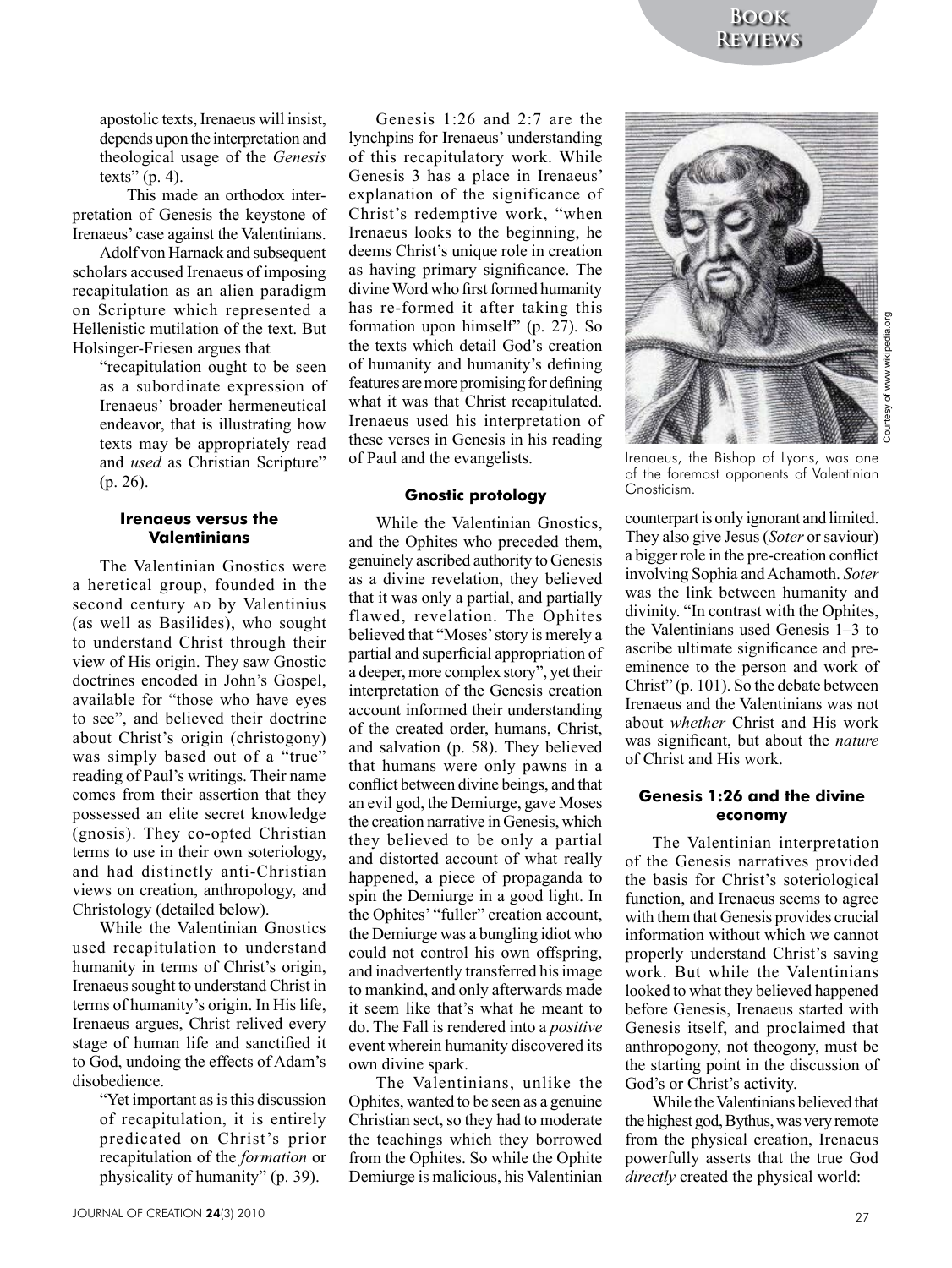"It was not angels, therefore, who made us, nor who formed us, neither had angels power to make an image of God, nor anyone else, except the true God, nor any power remotely distant from the Father of all things" (*Adv. Haer.* IV 20.1).

Genesis 1:26 is crucial for Irenaeus' argument—God *directly* formed man; there was no degree of separation between God and His creation. Irenaeus thus uses the verse to say something more crucial about God than about humanity.

Irenaeus also attacks the Gnostic doctrine of the divided Christ, where *Soter* descended on Jesus during His ministry, but left Him on the cross, so the truly divine part of Christ never suffered and died. But Irenaeus argued that if Christ were to truly reconcile humanity to God, He had to do so *as a truly human being*. He had to live a full human life, through all the stages of life:



Valentinian Gnosticism entailed belief in god-like beings called Aeons who were emanations from the Pleroma. The lowest of these Aeons, Sophia, was said to have created the material world though her passion.

"… he would need to experience and re-claim through his sanctifying obedience every temporal location in human development from infancy to old age" (p. 125).

The concept of recapitulation also has an element of Jesus' *discontinuity* with Adam and his continuity with God as Creator.

"Thus Christ is said to *reform* humanity, and this re-formation corresponds to God's original formation of Adam's physical body" (p. 126).

#### **Human** *arche* **and** *telos*

Both Irenaeus and the Valentinians drew on their interpretation for Genesis to develop their views of anthropology, including human destiny. Valentinian anthropology equated the material aspect of humanity with imperfection, so redemption involves realizing that one is a carrier of the divine spark, and finally being freed from

the imperfect material existence. A Christian reading of the Genesis texts "permitted Irenaeus to speak of human destiny using similar language as had his Gnostic opponents" (p. 140). Genesis 1:26 provided him with a ground for arguing that mankind was *comprehensively* created in God's image, that is, that both the physical and spiritual aspects of humanity reflect the image of God. If this is the case, redemption involves the restoration of the physical, as well as the spiritual.

For Irenaeus, the question of the origin, purpose, and destiny of the physical human body was central. He argued that the Valentinians, in interpreting 1 Corinthians 15:50 "spiritually" to exclude all possibility of a bodily resurrection, were "tugging on the one loose

thread that if pulled, unravels the whole garment of Christian doctrine" (p. 181). He believed that his interpretation of Genesis and of Christ's advent as a recapitulation of Adam's creation is key to rightly interpreting 1 Corinthians 15:50. If Christ is described as being flesh and blood, then the salvation of flesh and blood must be possible, even if not completely manifested. Irenaeus argued that if the Valentinians were to be seen as Christians, they had to deal with the physicality of Christ's incarnation.

## **Theological interpretations of Genesis 2:7**

While Irenaeus and his opponents differed significantly on anthropology, Irenaeus saw the *theological* differences between the two groups as far more significant. The anthropological errors were a *symptom*  of the Valentinian misconceptions about the nature of God. "Only when at first God is properly understood as a trinity—and God's activities framed accordingly—will humankind then be properly understood. Valentinian anthropology was deemed deficient not because Genesis 2.7 was ignored, but because it was not interpreted by means of a christological hermeneutic" (p. 156). Irenaeus argued that Genesis 2.7 tells us several important things about God:

> "First, Genesis 2.7 establishes the Father as being the origin, destiny, and all-powerful guarantor of the *homo vivens*. Second, Genesis 2.7 informs an apostolic redefinition of humanity wherein the physical body is not opposed to but embraced by the divine Spirit. The Spirit's ongoing work endows the embodied human creature with the capacity to bear fruit and, eventually, to receive God—the one who is truly living. Finally, in *Haer.*V. 13–16, Irenaeus employs Genesis 2.7 to provide a third viewpoint from which to describe the divine economy of human vivification, that of the Son" (p. 174).